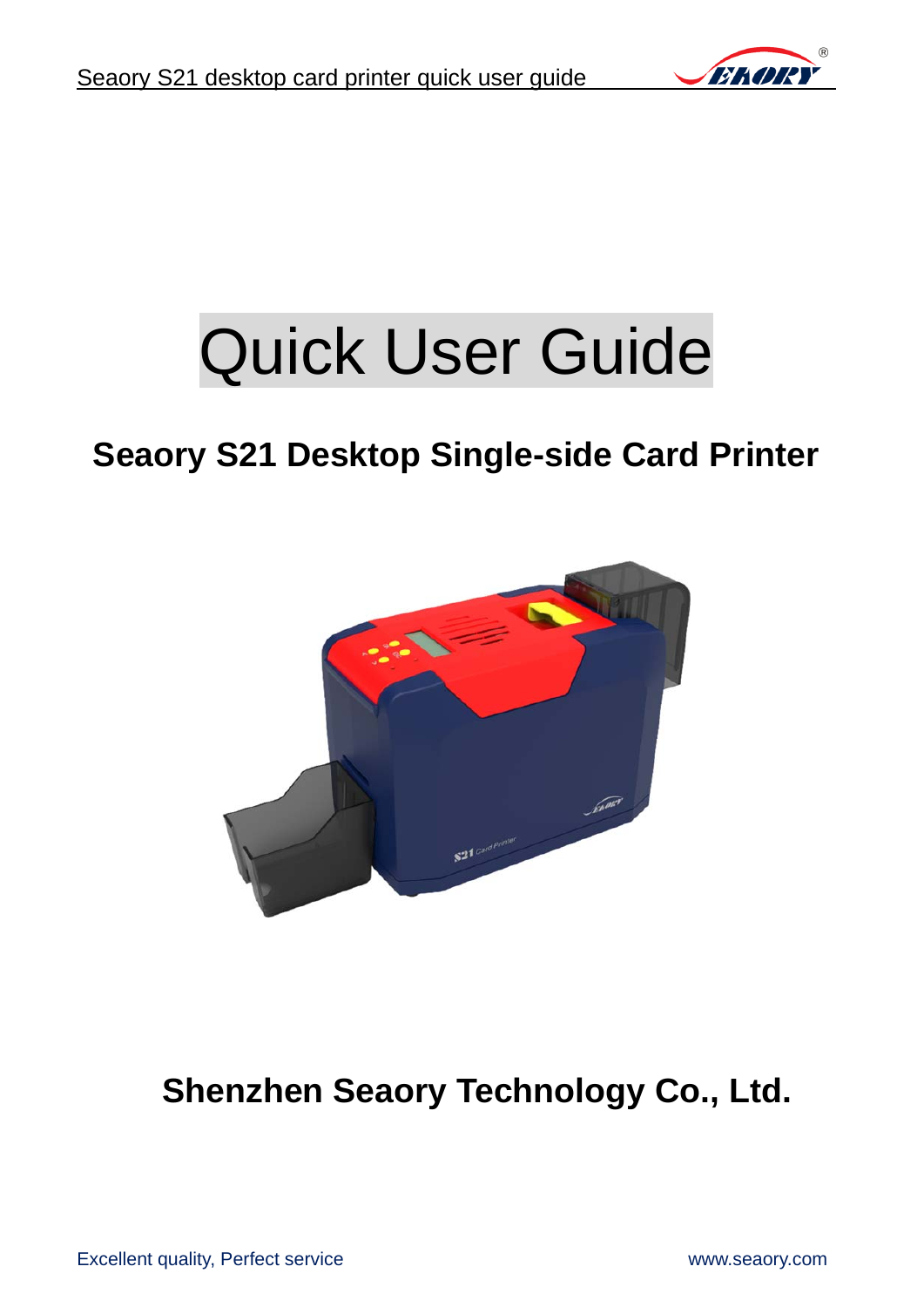

# **1. Unpacking and inspection**

1) Open the top cover , you will see following items:



2) Accessories list:





1PC output hopper 1PC power adapter





1PC power cable 1PC USB cable 1PC weight module Input hopper cover









1PC cleaning roller 5pcs cleaning card 1PC warranty card 1PC cleaning stick 1PC ICARDE software CD

If the above accessories are in short supply, please contact your local distributor immediately.

3) Appearance introduction:

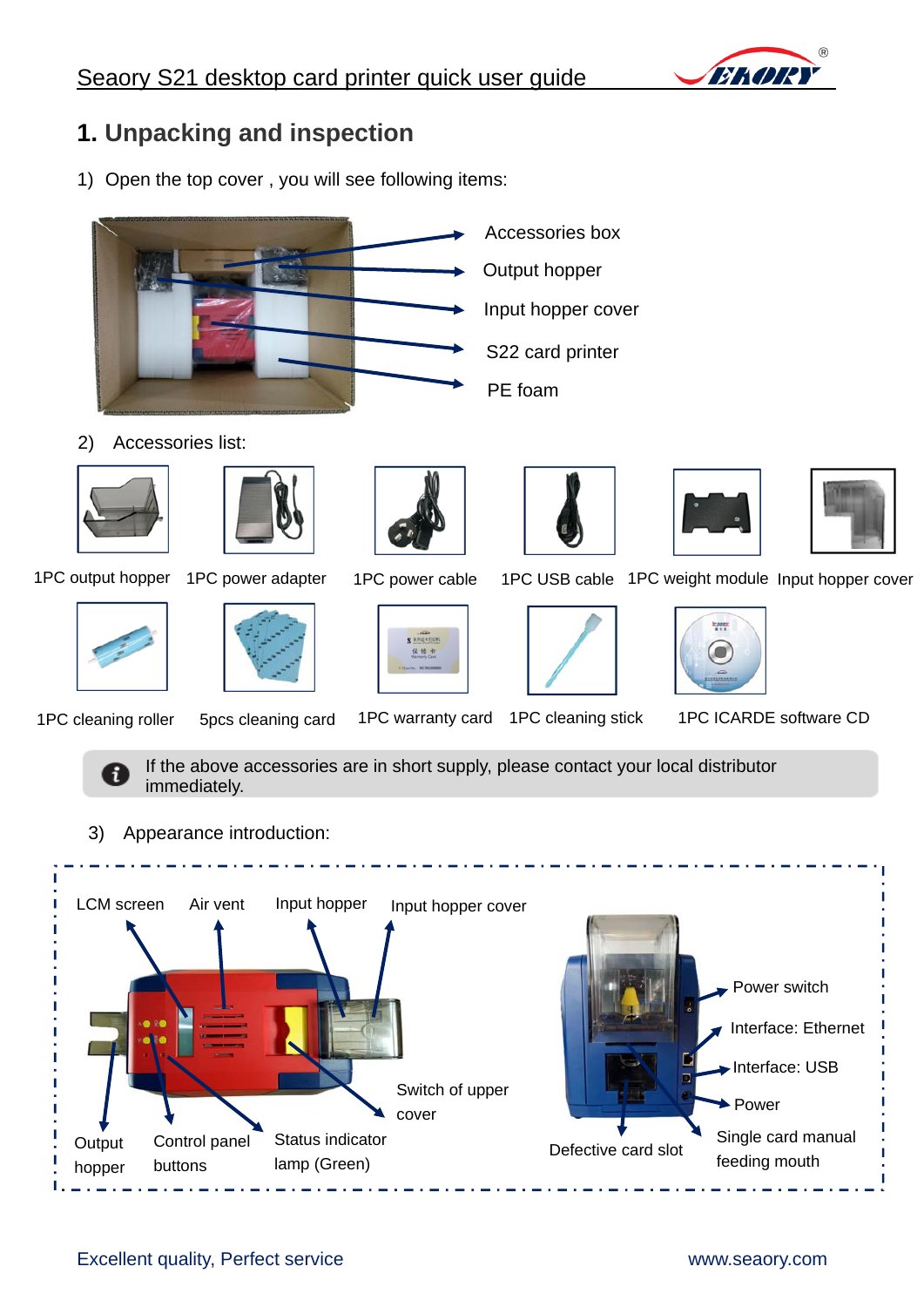



The purpose of the cleaning wheel is to absorb the dust on the card and improve the printing effect. Replace cleaning roller after every roll of ribbon use up.

# **3. Ribbon Installation**



1. Open the upper cover, take out the ribbon cartridge, install the ribbon into the cartridge according to the color direction.

2.Red roller supply with unused ribbon. White roller supply with used ribbon.

3. Take ribbon cartridge's side, Red roller close to the Back-end card exit mouth, install the ribbon cartridge.

In order to ensure the normal use of the printer, please use Seaory original ribbon.A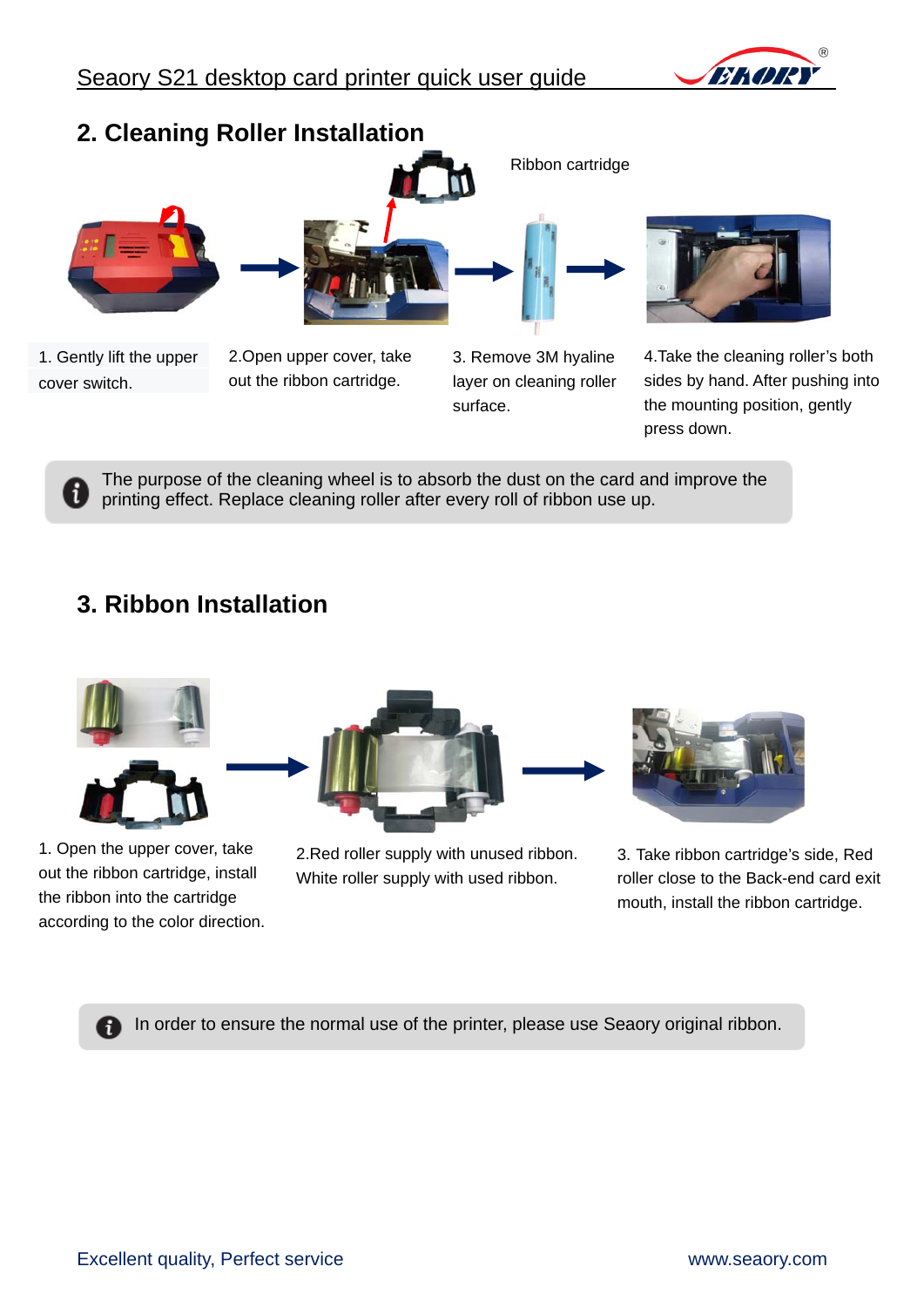

## **4. Place the card, Add the weight module**



1.Open the input hopper dust cap.



2.Place the card into the input hopper, then add the weight module.



3.Install the input hopper dust cap.

#### " **5. Adjust the thickness of card feeding entrance**





1. Open the upper cover. 2.Move the yellow lever to adjust the feed card thickness.



3.Support 0.3mm to 1.0mm thickness cards. Factory preset thickness is 0.8mm.



The feed card thickness needs to be adjusted according to the card's actual thickness . Like when it's 0.76mm standard card, the feed card thickness can be set at 0.8mm. If the card feed thickness value is set too high, it is easy to enter two cards at the same time; if it is set too small, it is easy to fail to enter the card.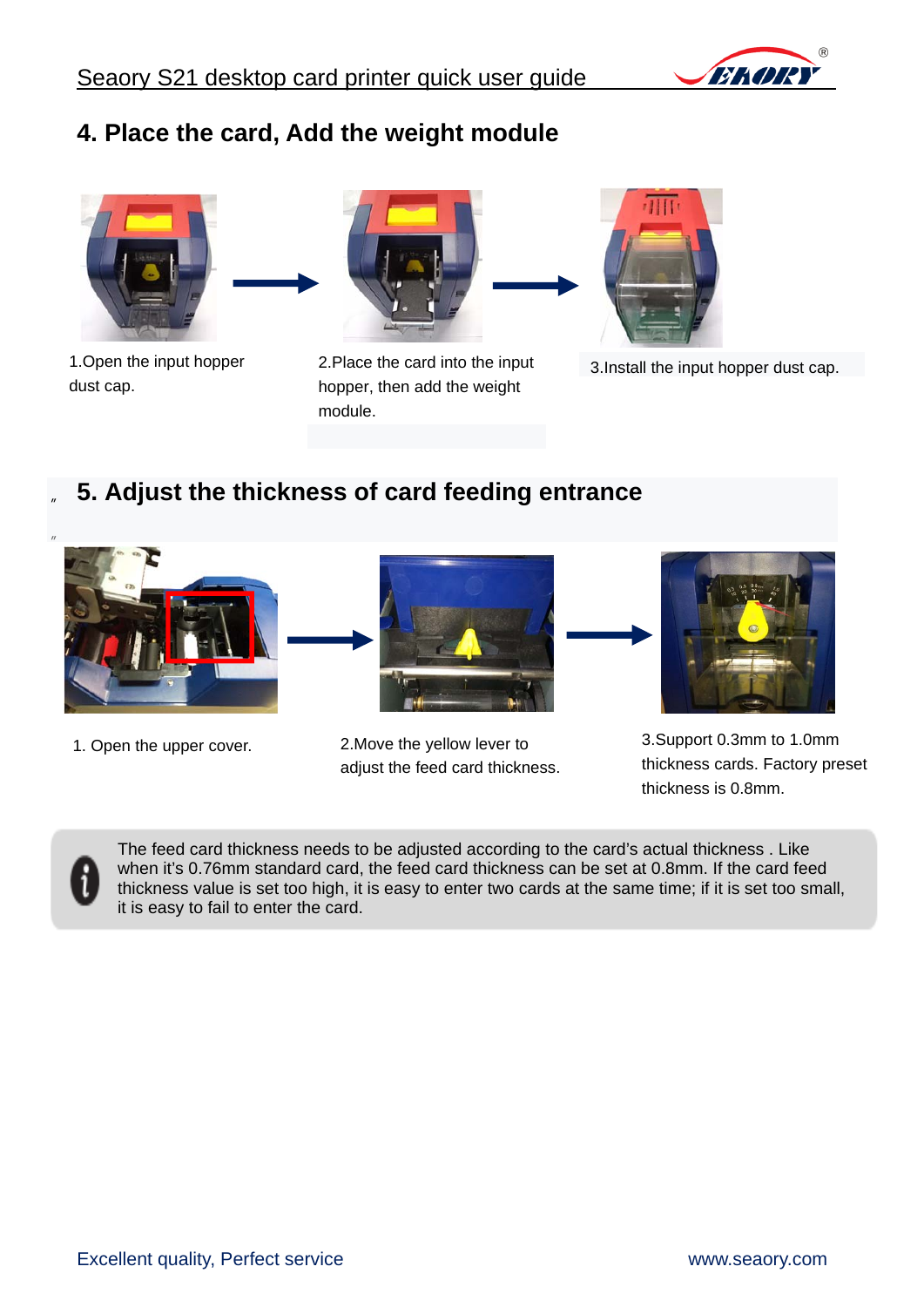

#### **6. Output Hopper Installation**





1. Attach output hopper to the hole where the 2.Installation finished. arrow points.

The card slot is used to connect printed cards, please keep it properly. A

#### 7. Driver installation



1.Power adapter 24V connector is inserted into card printer power interface. Connect the power cable to the power adapter. Then plug the power cable into the mains socket. But do not power on until the driver installation is complete.

2. Connect the square port of the USB cable to the card printer and connect the flat port to the USB port of the computer.





3.Use CD-rom or download the driver installation package on the Seaory's official website, double4.Click "Install".

Please install driver by administrator and close all antivirus applications before installation.

click above driver installation package.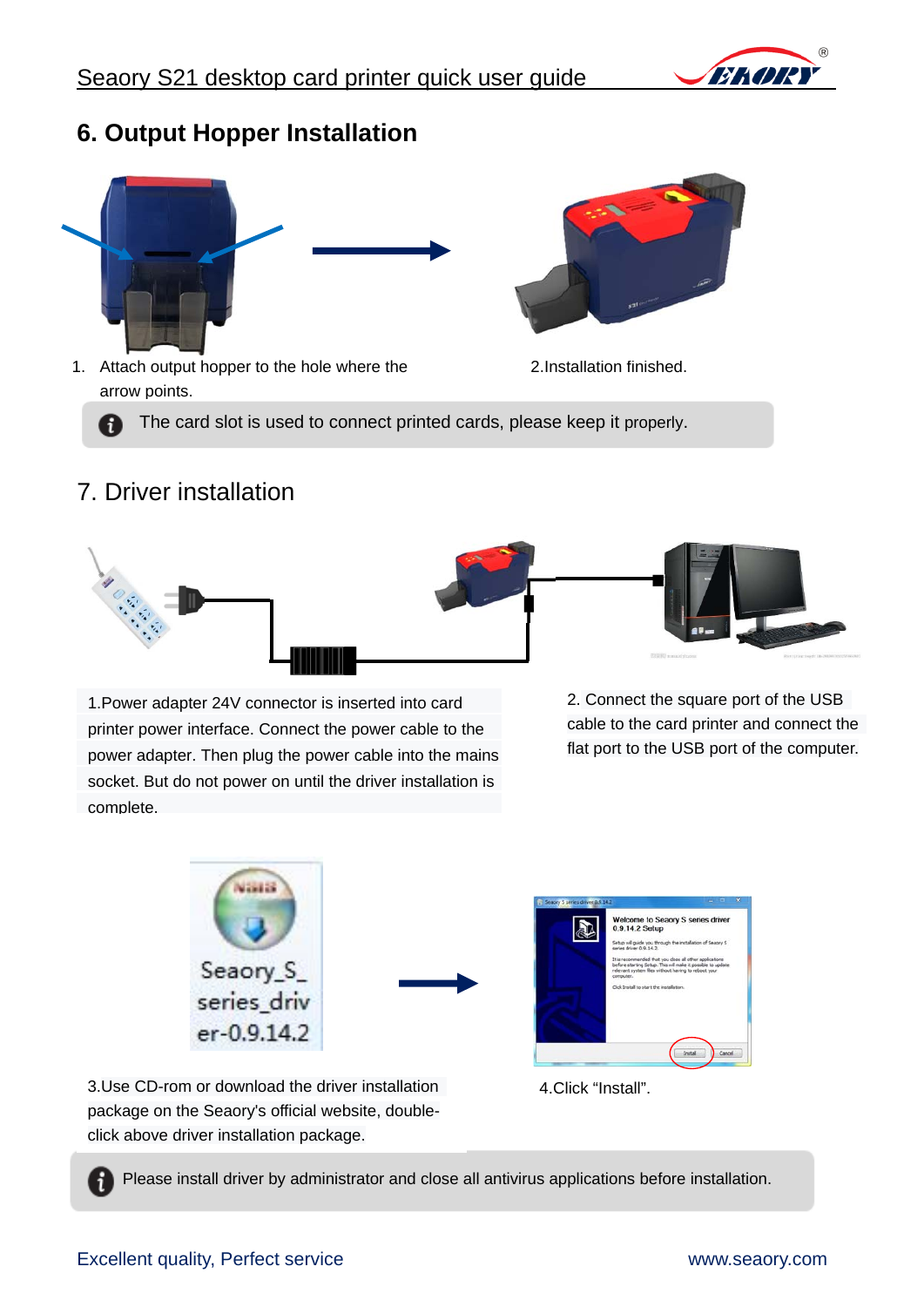





5. Begin to install, please wait for a while. 6. During the installation process, when the above page appears. Please select always trust software from "Shenzhen Seaory Technology CO., LTD " in the pop-up windows, then click the "Install" button.



7. Wait for one minute, this page appears, click "finish".



8.Turn on power switch, then the driver will be install automatically. After installation, please click "Control panel – Hardware and sound – Devices and printers" then you can find Seaory S21 was installed completely.